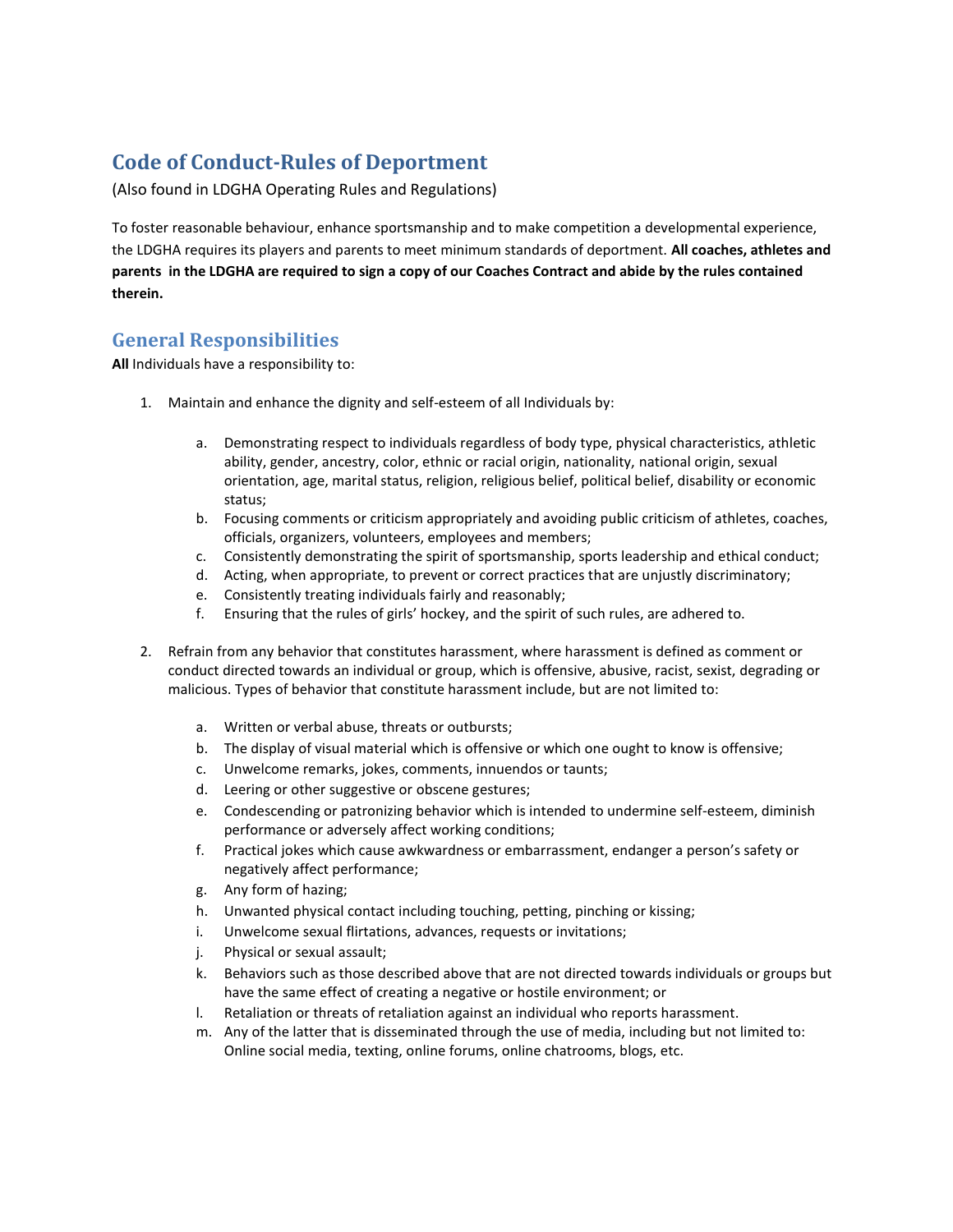- 3. Refrain from any behavior that constitutes sexual harassment, where sexual harassment is defined as unwelcome sexual comments and sexual advances, requests for sexual favors, or conduct of a sexual nature. Types of behavior that constitute sexual harassment include, but are not limited to:
	- a. Sexist jokes;
	- b. Display of sexually offensive material;
	- c. Sexually degrading words used to describe a person;
	- d. Inquiries or comments about a person's sex life;
	- e. Unwelcome sexual flirtations, advances or propositions;
	- f. Persistent unwanted contact;
	- g. Sexual assault.
- 4. Refrain from the use of power or authority in an attempt to coerce another person to engage in inappropriate activities.
- 5. In the case of adults, avoid consuming alcohol in situations where minors are present, and take reasonable steps to manage the responsible consumption of alcoholic beverages in adult-oriented social situations associated with LDGHA events.
- 6. Respect the property of others and not willfully cause damage.
- 7. Respect and understand that Cellphones, Cameras are not permitted in change rooms
- 8. Abstain from the non-medical use of drugs or the use of performance-enhancing drugs or methods. Comply at all times with the Constitution, Bylaws, policies, rules and regulations of the LDGHA, as adopted and amended from time to time.
- 9. Adhere to all Federal, Provincial, Municipal or host country laws.

### **Coaches**

In addition to the General Responsibilities listed above, **Coaches** have additional responsibilities. The athlete-coach relationship is a privileged one and plays a critical role in the personal as well as athletic development of their athletes. Coaches must understand and respect the inherent power imbalance that exists in this relationship and must be extremely careful not to abuse it. Coaches will at all times:

- 1. Ensure a safe environment by selecting activities and establishing controls that are suitable for the age, experience, ability and fitness level of athletes, including educating athletes as to their responsibilities in contributing to a safe environment;
- 2. Prepare athletes systematically and progressively, using appropriate time frames and monitoring physical and psychological adjustments while refraining from using training methods or techniques that my harm athletes;
- 3. Avoid compromising the present and future health of athletes by communicating and cooperating with sport medicine professionals in the diagnosis, treatment and management of athletes' medical and psychological problems;
- 4. Under no circumstances provide, promote or condone the use of drugs or performanceenhancing substances;
- 5. Accept and promote athletes' personal goals and refer athletes to other coaches and sports specialists as appropriate and as opportunities arise;
- 6. At no time engage in an intimate or sexual relationship with an athlete of under the age of 18 years and at no time engage in an intimate or sexual relation with an athlete over the age of 18 if the coach is in a position of power, trust or authority over the athlete.
- 7. Where an athlete has qualified for a training camp, provincial team, national team, etc., the Coach will support the program, applicable coaching staff and the LDGHA.
- 8. Give athletes the opportunity to discuss and contribute to proposed training and performance standards as appropriate. Provide athletes and the parents/guardians of athletes who are minors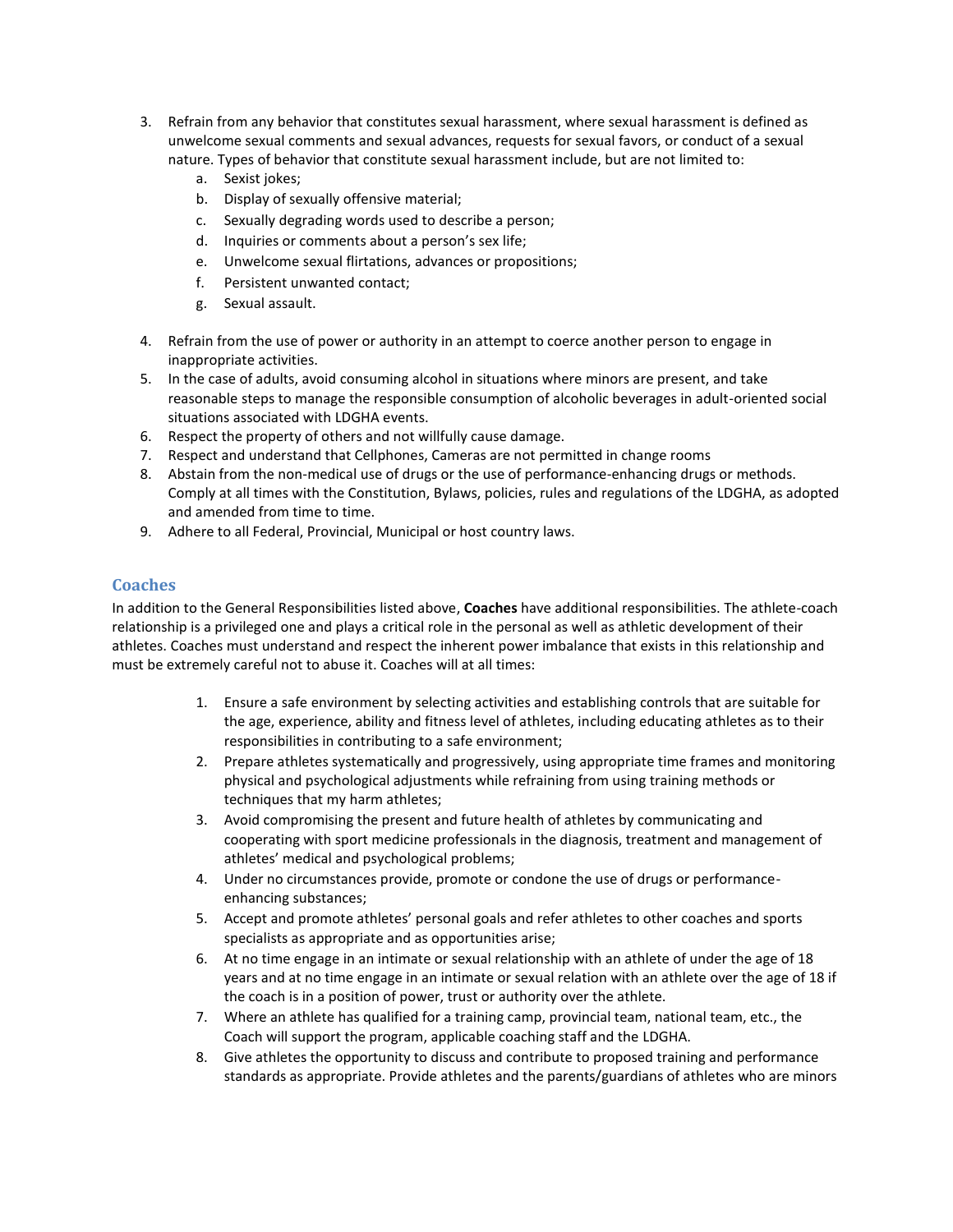with the information necessary to be involved in the decisions that affect the athlete as appropriate;

- 9. Refrain from intervening inappropriately in personal affairs that are outside the generally accepted jurisdiction of a coach;
- 10. Act in the best interest of the athlete's development as a whole person;
- 11. Recognize the power inherent in the position of coach and respect and promote the rights of all participants in sport. This is accomplished by establishing and following procedures for confidentiality (right to privacy); informed participation and fair and reasonable treatment. Coaches have a special responsibility to respect and promote the rights of participants who are in a vulnerable or dependent position and less able to protect their own rights.
- 12. Act reasonably when scheduling games and practices taking into consideration young athletes have other interests and obligations.
- 13. Teach athletes to play fairly and to respect the rules, officials, opponents and teammates.
- 14. Ensure all athletes receive equal instruction, discipline, support and appropriate fair playing time.
- 15. Remember that children play to have fun and encourage confidence in them.
- 16. Ensure that equipment and facilities are safe and match the athlete's age and ability.
- 17. Act generously with praise and set a good example.
- 18. Not place themselves into a position where they are alone with an athlete, therefore ensure another coach or parent is present at all times when meeting with an athlete.
- 19. Obtain proper training and continue to upgrade coaching skills.

#### **Athletes**

In addition to the General Responsibilities listed above, **Athletes** will have additional responsibilities to**:** 

- 1. Report any medical problems in a timely fashion, where such problems may limit the athlete's ability to travel, train or compete.
- 2. Participate and appear on time in all competitions, practices, training sessions, events, activities or projects.
- 3. Properly represent themselves and not attempt to enter a competition for which they are not eligible, by reason of age, classification or other reasons.
- 4. Adhere to the LDGHA's rules and requirements regarding clothing and equipment.
- 5. Play hockey because they want to, not because others or coaches require it.
- 6. Play by the rules of the LDGHA, hockey and in the spirit of the game
- 7. Control their temper and refrain from fighting.
- 8. Be a true team player.
- 9. Take into consideration that winning is not everything that having fun, improving skills, making friends and doing their best are very important.
- 10. Respect coaches and officials as they are there to support and help the athlete.
- 11. Act as an ambassador of the game of hockey and conduct themselves in a manner that reflects such a position.

#### **Parents/Guardians and Spectators**

In addition to the General Responsibilities listed above, **Parents/Guardians** of Individual and **Spectators** will:

- 1. Encourage athletes to play by the rules and to resolve conflicts without resorting to hostility or violence;
- 2. Condemn the use of violence in any form;
- 3. Never ridicule a participant for making a mistake during a performance or practice;
- 4. Provide positive comments that motivate and encourage participants continued effort;
- 5. Respect the decisions and judgments of referees, and encourage athletes to do the same;